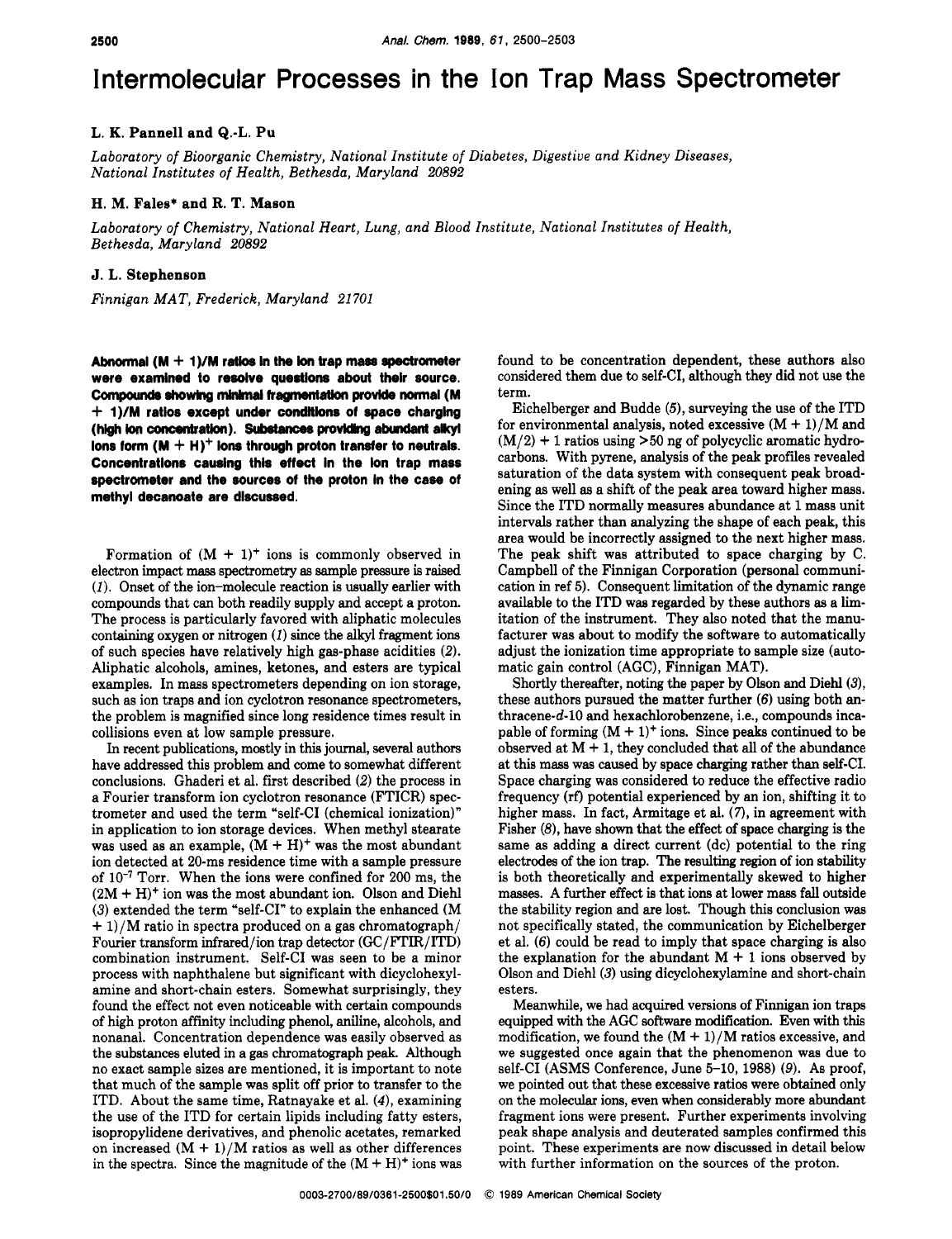More recently, a communication by McLuckey et al. *(10)*  outlined thoroughly the conditions necessary for self-CI in the ion trap. Using methane, these authors obtained a rate constant for its self-reaction consistent with that obtained with other mass spectrometers. In the case of ethyl formate, they showed, both by peak profile analysis and MS/MS, that the  $M + 1$  ion was a true  $(M + H)^+$  ion. Furthermore, sources of the proton were found to include the molecular ion *(m/z*  74) and the fragment ion (31) rather than water or other substances. A high  $(M + 1)/M$  ratio was obtained even under regular electron impact (EI) conditions in the trap, i.e., without using long ion storage times. These authors concluded that a 50-ng sample of any substance capable of reacting with itself (or its fragment ions) with a rate constant of ca.  $3 \times 10^{-9}$  $cm<sup>3</sup>/molecule s$  is expected to show about 5% excess (M + **H)+** as it elutes from a typical gas chromatograph. These authors made the important point that automatic gain control, while preventing space charging, should cause no change in the  $(M + 1)/M$  ratio because, for a fixed number of ions, the percentage of self-CI depends only on the amount of neutrals present. Experiments presented below suggest that their theoretical estimate of the quantity of sample necessary for self-CI may be low.

#### **EXPERIMENTAL SECTION**

Chemicals used in this work were of the highest quality available from commercial sources and were used without purification. Both the Model **700** ITD and the ITMS were purchased from the Finnigan Corp., Sunnyvale, CA. The latter was used in the supplied configuration with an open split between the Hewlett-Packard Model 5880 gas chromatograph, while the former was adapted with a short, direct inlet from a Hitachi gas chromatograph. Versions 3 and 4 of the software were used in both instruments. Transfer lines were maintained at 250 **"C,** while the ITD was fixed at 225 "C and the ITMS at 100 "C. Samples were run isothermally on the GC at temperatures such that the sample eluted in 3-4 min. The mass range was scanned at the default setting of 5555 amu/s.

#### **RESULTS AND DISCUSSION**

A 70-ng sample of naphthalene- $d_{\rm s}$  was first investigated to replicate closely the experiments of Olson and Diehl(3) with ordinary naphthalene. As Figure la shows, without AGC a normal  $(M + 1)/M$  ratio was obtained with an ionization time of 1 ms. At 12 ms (Figure 1b) the  $(M + 1)/M$  ratio is clearly excessive, and by 25 ms (Figure 1c),  $M + 1$ , rather than M  $+$  2, i.e.,  $(M + D)^+$  expected from self-CI, dominates the spectrum. Examination of the **peak** profiies (inset, Figure IC) **as** the compound elutes from the GC shows, in agreement with a similar study on pyrene by Eichelberger and Budde **(5),** that the effect is due to peak distortion from space charging. When the sample size is tripled (Figure Id), still with a 25-ms ionization time, the peak is broadened so that the data system indicates the presence of many ions beyond  $M^*$ . Furthermore, peaks at lower mass are diminished in abundance, as predicted by the perturbed stability diagram shown by Armitage et al. **(7).** Under these conditions the molecular ion appears to shift back to its correct position in spite of the excessive broadening. The reason for this is not entirely clear, but at this point the peak is so distorted that estimation of its centroid is difficult.

Using ordinary naphthalene, Olson and Diehl(3) had found the  $(M + 1)/M$  ratio to be about 17% high. It appears that their results are best explained by the space charging phenomenon. Under normal conditions, there is no evidence for self-CI in naphthalene before space charging occurs.

To determine whether self-CI might occur under more extreme conditions with naphthalene, the sample was studied by using other modes available with the ITMS. Ions other than the candidate ion were first ejected from the trap by using a combination of rf and dc on the ring electrode. The selected



**Figure 1. Mass spectra of naphthalene-d, at varying ionization times**  with 70 ng (a, b, c) and 210 ng (d) of sample entering the ion trap.

ion was then retained in the trap for varying times to allow accumulation of product ions from reaction with neutral naphthalene- $d_8$ . In this fashion, by isolation of  $m/z$  136 **(M\*\*)** and retention in the trap for up to **50 ms,** no increase was seen in  $M + 2$ ; the only effect noted was the appearance of about 0.2% of the dimer  $(2M)^{+}$  at  $m/z$  272 and 5% of  $(2M - D)^{+}$ at *m/z* 270. Similarly, isolation of the odd-electron ion representing loss of acetylene  $(C_2D_2)$  at  $m/z$  108 resulted only in the production of 52% of the molecular ion by charge exchange, even when it was held for **50 ms.** On the other hand, the even-electron ion  $(C_4D_3)^+$  at  $m/z$  54 whose conjugate base has a low proton affinity was completely lost after 50 **ms, as**  it formed a mixture of ions of *m/z* 108 **(33%),** 122 (l%), 136 (54%), and of M + D (11%) (self-CI) at *m/z* 138.

Compounds such **as** aliphatic acid methyl esters show the self-CI effect much more readily *(2,10).* For example, Tulloch found it necessary to resort to trimethylsilyl rather than methyl esters in order to analyze the deuterium content of a series of specifically deuterated decanoic acids *(11).* When the chain length of the acid was increased to C16 (palmitic acid), self-CI of the methyl esters diminished considerably. We have examined both methyl decanoate and methyl palmitate using an ordinary magnetic sector spectrometer (LK-**B-9000),** and Figure 2A confirms Tulloch's observations re-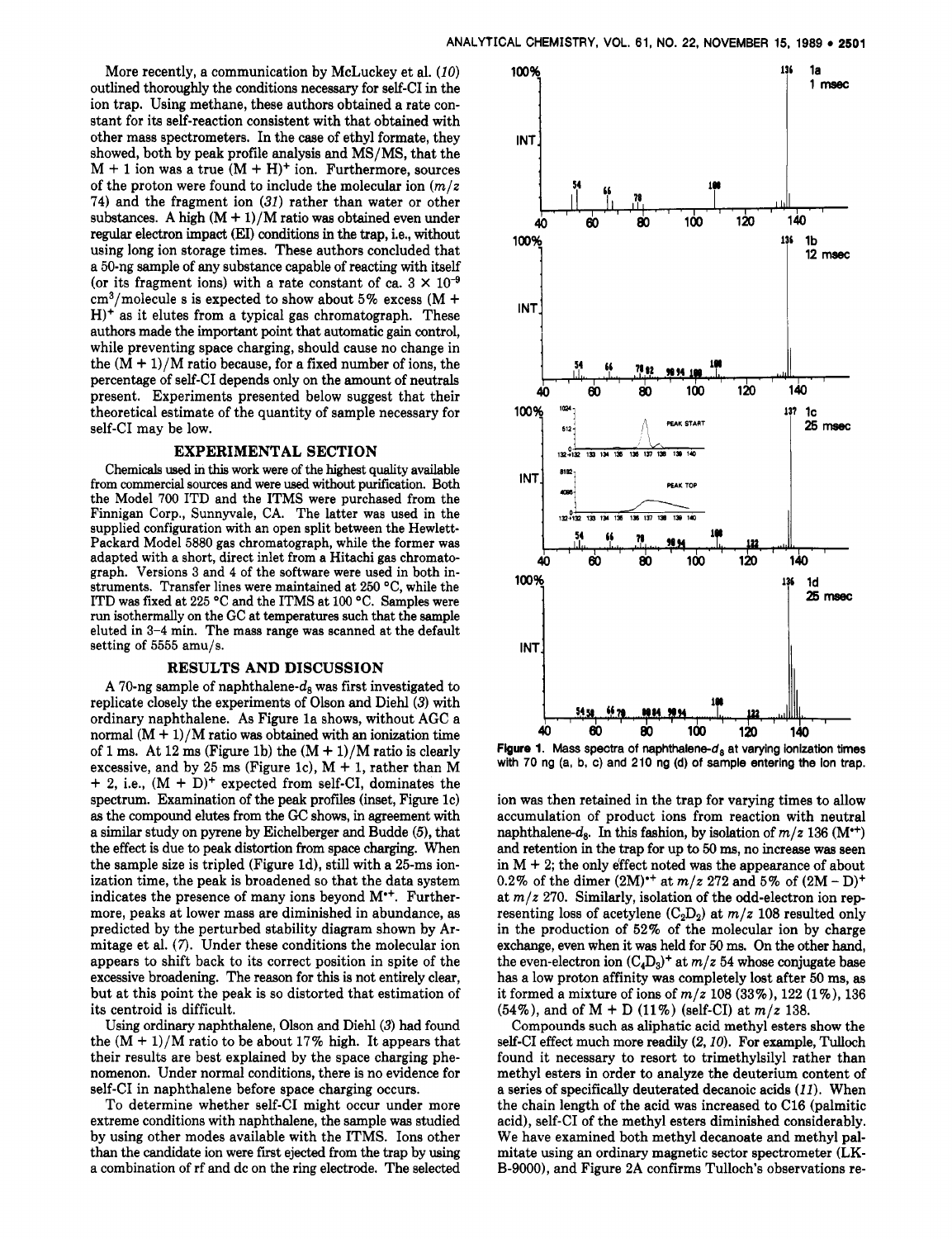

**Figure 2. Variation In (M** + **H)/M ratios** with **sample pressure (A)** and **ionizing voltage (B) obtained with the LKB-9000 spectrometer.** 

garding the increase in the  $(M + 1)/M$  ratio of methyl decanoate with sample pressure. Interestingly, even at the lowest pressures the  $(M + 1)/M$  ratio was about 0.18 instead of the theoretical value of 0.12, and it appeared to plateau at this value, suggesting the existence of a second, pressure-independent, proton-transfer process.

In a later report *(12),* Tulloch and Hogge used deuterium labeling to show that the  $(M + H)^+$  protons derived mostly from protons attached to C-4, C-5, and C-6 (37,15, and 9%, respectively) of the ester. They suggested that the reaction involved combination of rearranged forms of the molecular ion such as **1** with neutral ester. The failure of methyl pal-



mitate to show the same effect was ascribed to protection afforded by its longer alkyl chain as it wrapped around the protonated ester group, shielding it from further reaction. These authors also pointed out that their data did not rule out the possibility that rearrangement ions such as  $m/z$  74 and 87 might be alternative sources of the proton since these species are deuterated in accord with the neutral ester. On the other hand, Ghaderi et al. (2) ascribed the source of the protons to the many fragment ions occurring in these ester spectra whose conjugate bases have low proton affinity. In fact, this is the only conclusion possible from the appearance of their spectrum of methyl stearate confined for 20 **ma** where  $(M + H)^+$  was by far the most abundant ion.

Before further examination of this process using the ITMS, it was necessary to prove unequivocally that self-CI rather than space charging was responsible for the excess abundance at  $M + 1$ . By use of 6 ng of perdeuterated methyl palmitate, with AGC on, a correct  $(M + 1)/M$  ratio is obtained (Figure 3a), but at 24 ng  $M + 2$ , i.e.,  $(M + D)^+$  at  $m/z$  306, exceeds the molecular ion in intensity (Figure 3b). The *peak* profiles retain their symmetry (inset, Figure 3b) showing that under these conditions the AGC is correctly performing its function of preventing space charging. We therefore confirm Ghaderi's observation that self-CI does occur with long-chain methyl esters, at least under ITMS conditions. As with naphthalene- $d_8$ , increasing the number of ions in the trap by a factor



**Figure 3.** Spectra of methyl palmitate- $d_{34}$  in "AGC on" mode: (a) 6 **ng with 1-ms ionization time; (b) 24 ng with 1-ms ionization time; (c) 24 ng with 20-ms ionization time.** 

of 20 by increasing the ionization time again shifts  $(M + D)^+$ 1 mass unit higher (Figure 3c), distorting the appearance of the isotope cluster. Again, intensity at lower masses is lost under these extreme conditions of space charging.

Under operating conditions defined above where self-CI but not space charging occurs, major ions in the spectrum of methyl decanoate were examined to determine the extent to which they participate in the self-CI process. In this experiment, the ionization times were adjusted for each candidate ion in relation to its normal abundance to ensure the same initial number of ions in the trap. Examining first the rearrangement ion at  $m/z$  **74** (Figure 4a), one can see that no protons are transferred to neutral ester even after **50 m.** The only process observed is charge exchange to form about an equal number of ester molecular ions at *m/z* 186. In contrast, even-electron alkyl ions such **as** *m/z* 101 do indeed supply protons, forming even-electron  $(M + H)^+$  ions at  $m/z$  187 (Figure 4b). The abundance of **these** ions diminishes smoothly with mass of the reacting ion **as** shown in Figure *5,* reaching zero at  $M - C_2H_5$ . Lower mass ions such as  $m/z$  41, whose conjugate bases have very low proton affinity, cause subsequent fragmentation of the  $(M + H)^+$  ion as shown in Figure 4c. Losses of  $H_2$ , methanol, or both appear to be major pathways. We have also noted interesting differences in the nature of the fragmentation depending on the structure of these reactant ions. This will be discussed in a forthcoming publication.

These studies fail to provide any evidence for the process involving **1 as** suggested by Tulloch and Hogge *(12).* Even when  $m/z$  186 was confined for 50 ms, far longer than allowed